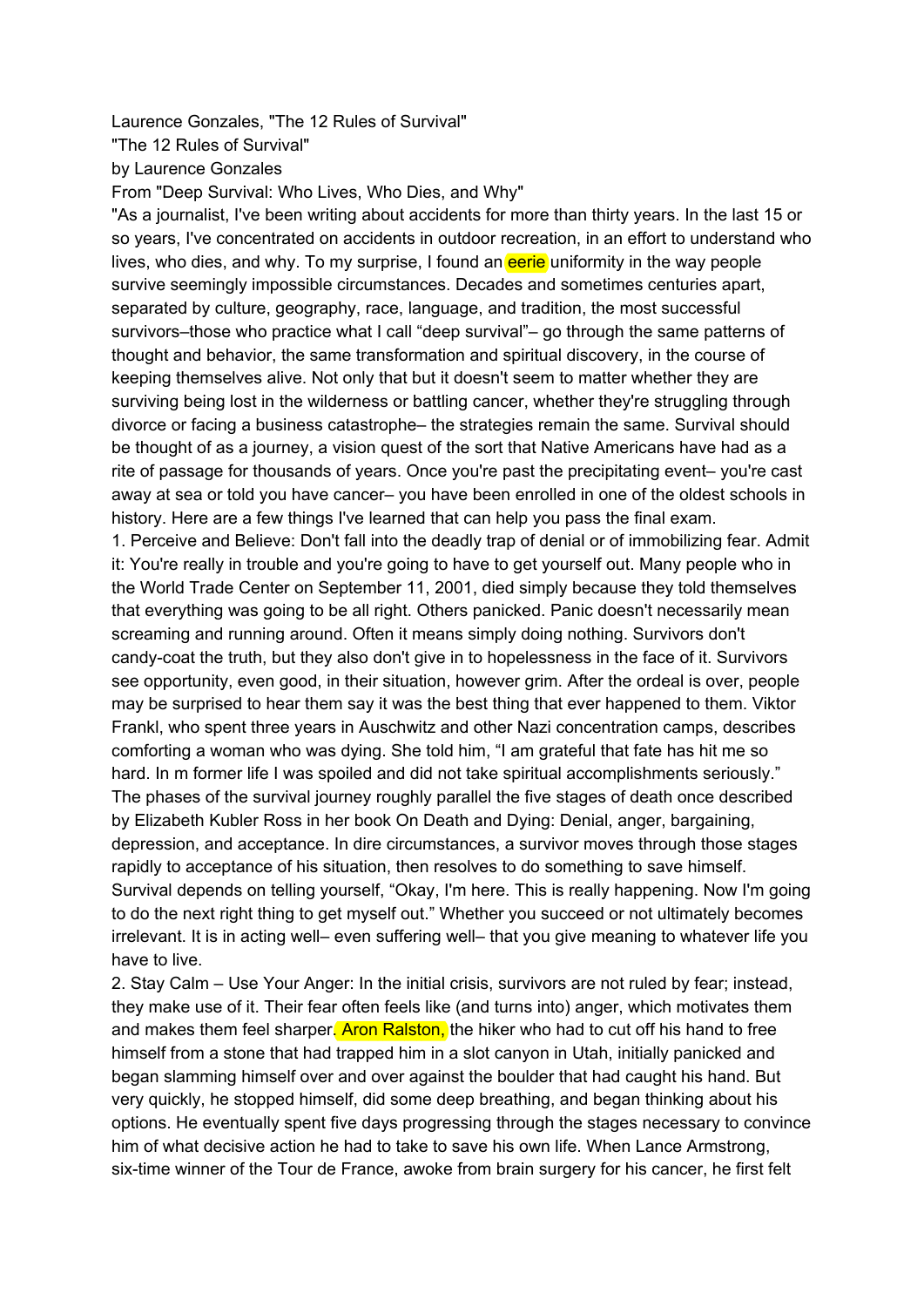gratitude. "But then I felt a second wave, of anger... I was alive, and I was mad." When friends asked him how he was doing, he responded, "I'm doing great... I like it like this. I like the odds stacked against me... I don't know any other way." That's survivor thinking. Survivors also manage pain well. As a bike racer, Armstrong had had long training in enduring pain, even learning to love it. James Stockdale, a fighter pilot who was shot down in Vietnam and spent eight years in the Hanoi Hilton, as his prison camp was known, advised those who would learn to survive: "One should include a course of familiarization with pain. You have to practice hurting. There is no question about it."

3. Think, Analyze, and Plan: Survivors quickly organize, set up routines, and institute discipline. When Lance Armstrong was diagnosed with cancer, he organized his fight against it the way he would organize his training for a race. He read everything he could about it, put himself on a training schedule, and put together a team from among friends, family, and doctors to support his efforts. Such conscious, organized effort in the face of grave danger requires a split between reason and emotion in which reason gives direction and emotion provides the power source. Survivors often report experiencing reason as an audible "voice." Steve Callahan, a sailor and boat designer, was rammed by a whale and sunk while on a solo voyage in 1982. Adrift in the Atlantic for 76 days in a five-and-a-half-foot raft, he experienced his survival voyage as taking place under the command of a "captain," who gave him his orders and kept him on his water ration, even as his own mutinous (emotional) spirit complained. His captain routinely lectured "the crew." Thus under strict control, he was able to push away thoughts that his situation was hopeless and take the necessary first steps of the survival journey: to think clearly, analyze his situation, and formulate a plan. 4. Take Correct, Decisive Action: Survivors are willing to take risks to save themselves and others. But they are simultaneously bold and cautious in what they will do. Lauren Elder was the only survivor of a light plane crash in high sierra. Stranded on a peak above 12,000 feet, one arm broken, she could see the San Joaquin Valley in California below, but a vast wilderness and sheer and icy cliffs separated her from it. Wearing a wrap-around skirt and blouse, with two-inch heeled boots and not even wearing underwear, she crawled "on all fours, doing a kind of sideways spiderwalk," as she put it later, "balancing myself on the ice crust, punching through it with my hands and feet." She had 36 hours of climbing ahead of her– a seemingly impossible task. But Elder allowed herself to think only as far as the next big rock. Survivors break down large jobs into small, manageable tasks. They set attainable goals and develop short-term plans to reach them. They are meticulous about doing those tasks well. Elder tested each hold before moving forward and stopped frequently to rest. They make very few mistakes. They handle what is within their power to deal with from moment to moment, hour to hour, day to day.

5. Celebrate your success: Survivors take great joy from even their smallest successes. This helps keep motivation high and prevents a lethal plunge into hopelessness. It also provides relief from the unspeakable strain of a life-threatening situation. Elder said that once she had completed her descent of the first pitch, she looked up at the impossibly steep slope and thought, "Look what you've done...Exhilarated, I gave a whoop that echoed down the silent pass." Even with a broken arm, joy was Elder's constant companion. A good survivor always tells herself: count your blessings– you're alive. Viktor Frankl wrote of how he felt at times in Auschwitz: "How content we were; happy in spite of everything."

6. Be a Rescuer, Not a Victim: Survivors are always doing what they do for someone else, even if that someone is thousands of miles away. There are numerous strategies for doing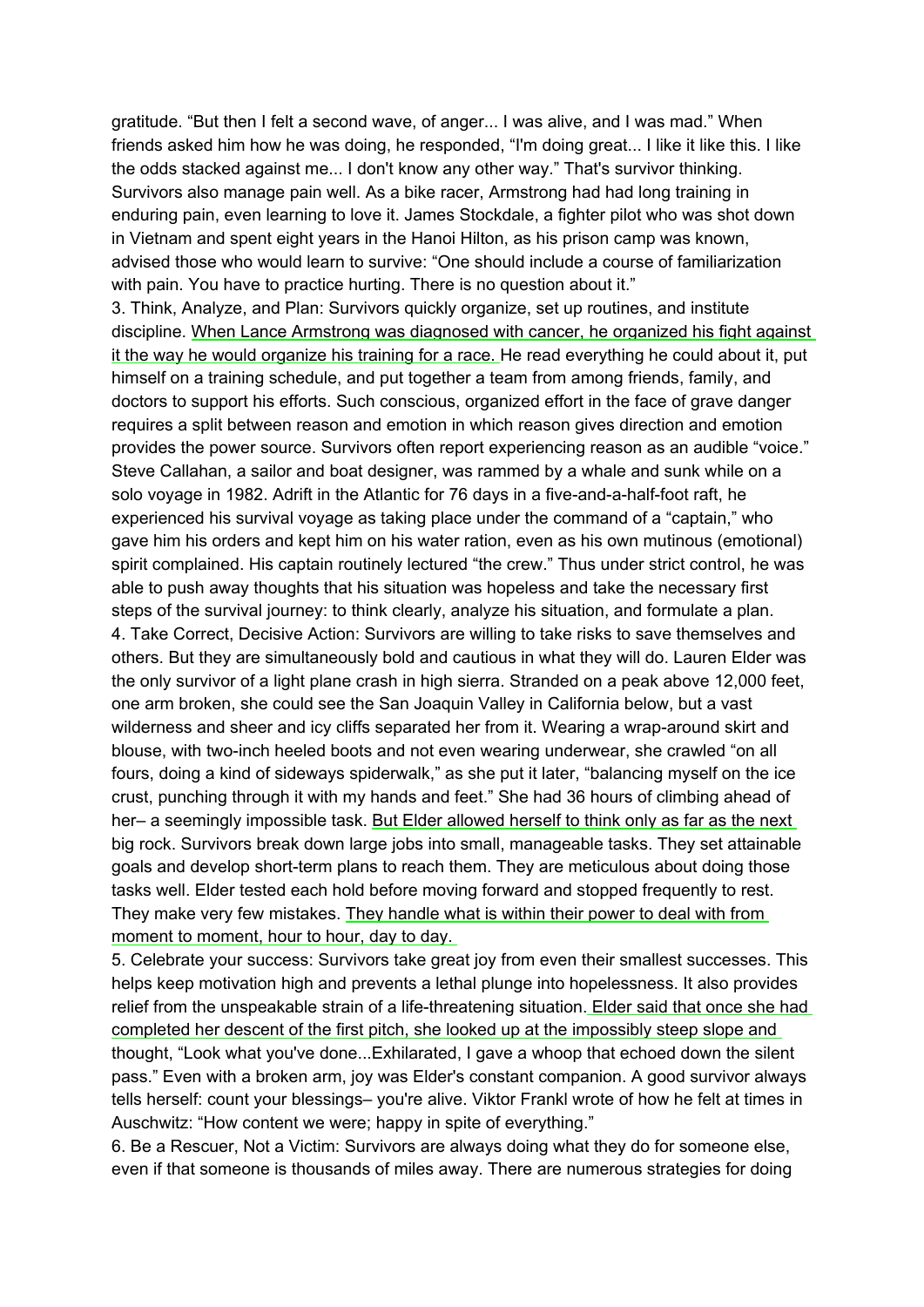this. When Antoine Saint-Exupery was stranded in the Lybian desert after his mail plane suffered an engine failure, he thought of how his wife would suffer if he gave up and didn't return. Yossi Ghinsberg, a young Israeli hiker, was lost in the Bolivian jungle for more than two weeks after becoming separated from his friends. He hallucinated a beautiful companion with whom he slept each night as he traveled. Everything he did, he did for her. People cannot survive for themselves alone; their must be a higher motive. Viktor Frankl put it this way: "Don't aim at success– the more you aim at it and make it a target,the more you are going to miss it." He suggests taking it as "the unintended side-effect of one's personal dedication to a cause greater than oneself or as the by-product of one's surrender to a person other than oneself."

7. Enjoy the Survival Journey: It may seem counterintuitive, but even in the worst circumstances, survivors find something to enjoy, some way to play and laugh. Survival can be tedious, and waiting itself is an art. Elder found herself laughing out loud when she started to worry that someone might see up her skirt as she climbed. Even as Callahan's boat was sinking, he stopped to laugh at himself as he clutched a knife in his teeth like a pirate while trying to get into his life raft. And Viktor Frankl ordered some of his companions in Auschwitz who were threatening to give up hope to force themselves to think of one funny thing each day. Survivors also use the intellect to stimulate, calm, and entertain the mind. While moving across a near-vertical cliff face in Peru, Joe Simpson developed a rhythmic pattern of placing his ax, plunging his other arm into the snow face, and then making a frightening little hop with his good leg. "I meticulously repeated the pattern," he wrote later. "I began to feel detached from everything around me." Singing, playing mind games, reciting poetry, counting anything, and doing mathematical problems in your head can make waiting possible and even pleasant, even while heightening perception and quieting fear. Stockdale wrote, "The person who came into this experiment with reams of already memorized poetry was the bearer of great gifts." When Lance Armstrong was undergoing horrible chemotherapy, his mantra became his blood count: "Those numbers became the highlight of each day; they were my motivation... I would concentrate on that number, as if I could make the counts by mentally willing it." Lost in the Bolivian jungle, Yossi Ghinsberg reported, "When I found myself feeling hopeless, I whispered my mantra, 'Man of action, man of action.' I don't know where I had gotten the phrase... I repeated it over and over: A man of action does whatever he must, isn't afraid, and doesn't worry." Survivors engage their crisis almost as an athlete engages a sport. They cling to talismans. They discover the sense of flow of the expert performer, the "zone" in which emotion and thought balance each other in producing fluid action. A playful approach to a critical situation also leads to invention, and invention may lead to a new technique, strategy, or design that could save you.

8. See the Beauty: Survivors are attuned to the wonder of their world, especially in the face of mortal danger. The appreciation of beauty, the feeling of awe, opens the senses to the environment. (When you see something beautiful, your pupils actually dilate.) Debbie Kiley and four others were adrift in the Atlantic after their boat sank in a hurricane in 1982. They had no supplies, no water, and would die without rescue. Two of the crew members drank sea water and went mad. When one of them jumped overboard and was being eaten by sharks directly under their dinghy, Kiley felt as if she, too, were going mad, and told herself, "Focus on the sky, on the beauty there." When Saint-Exupery's plane went down in the Lybian Desert, he was certain that he was doomed, but he carried on in this spirit: "Here we are, condemned to death, and still the certainty of dying cannot compare with the pleasure I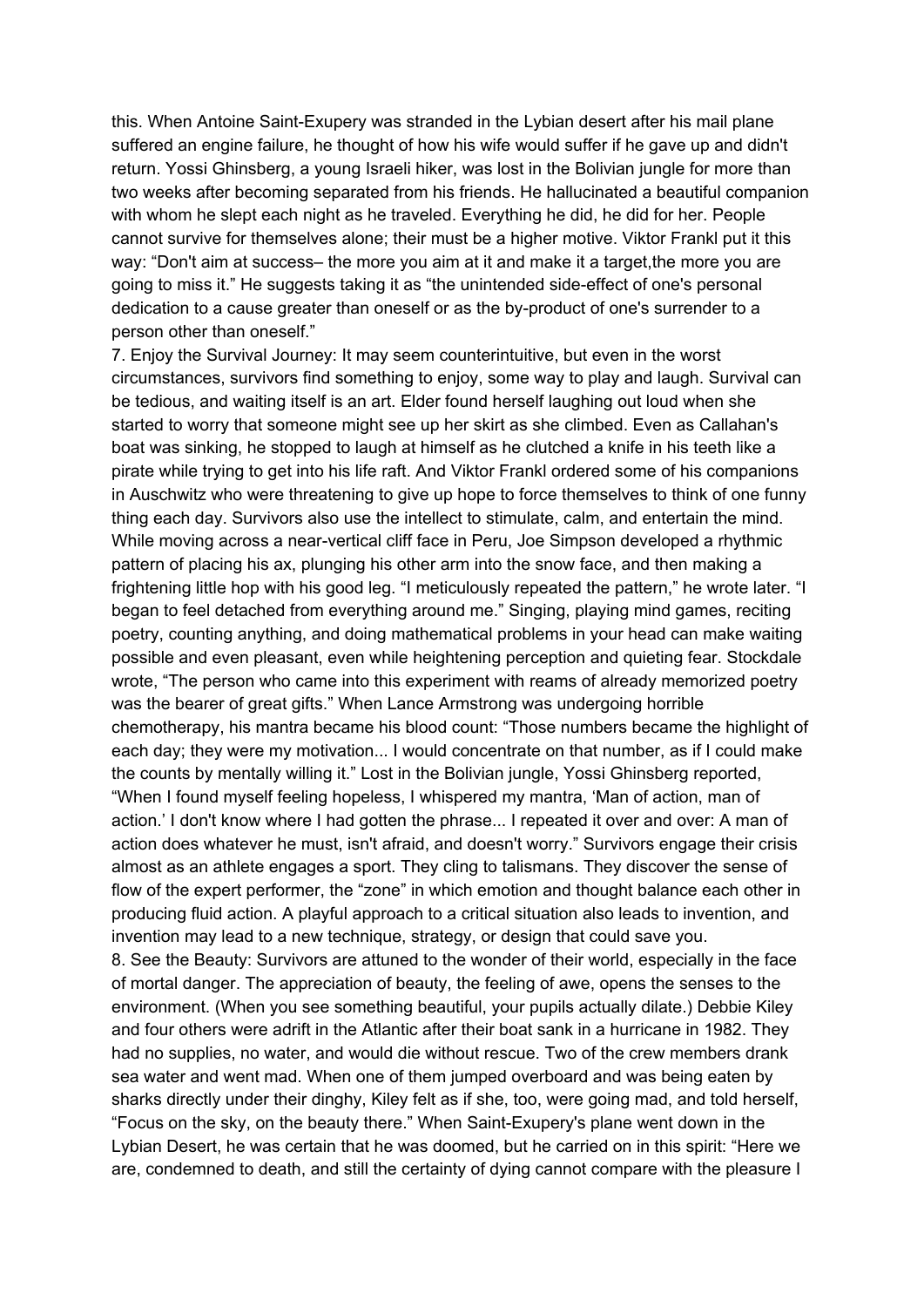am feeling. The joy I take from this half an orange which I am holding in my hand is one of the greatest joys I have ever known." At no time did he stop to bemoan his fate, or if he did, it was only to laugh at himself.

9. Believe That You Will Succeed: It is at this point, following what I call "the vision," that the survivor's will to live becomes firmly fixed. Fear of dying falls away, and a new strength fills them with the power to go on. "During the final two days of my entrapment," Ralston recalled, "I felt an increasing reserve of energy, even though I had run out of food and water." Elder said, "I felt rested and filled with a peculiar energy." And: "It was as if I had been granted an unlimited supply of energy."

10. Surrender: Yes you might die. In fact, you will die– we all do. But perhaps it doesn't have to be today. Don't let it worry you. Forget about rescue. Everything you need is inside you already. Dougal Robertson, a sailor who was cast away at sea for thirty-eight days after his boat sank, advised thinking of survival this way: "Rescue will come as a welcome interruption of... the survival voyage." One survival psychologist calls that "resignation without giving up. It is survival by surrender." Simpson reported, "I would probably die out there amid those boulders. The thought didn't alarm me... the horror of dying no longer affected me." The Tao Te Ching explains how this surrender leads to survival:

The rhinoceros has no place to jab its horn,

The tiger has no place to fasten its claws,

Weapons have no place to admit their blades. Now,

What is the reason for this?

Because on him there are no mortal spots.

11. Do Whatever Is Necessary: Elder down-climbed vertical ice and rock faces with no experience and no equipment. In the black of night, Callahan dove into the flooded saloon of his sinking boat, at once risking and saving his life. Aron Ralston cut off his own arm to free himself. A cancer patient allows herself to be nearly killed by chemotherapy in order to live. Survivors have a reason to live and are willing to bet everything on themselves. They have what psychologists call meta-knowledge: They know their abilities and do not over–or underestimate them. They believe that anything is possible and act accordingly. 12. Never Give Up: When Apollo 13's oxygen tank exploded, apparently dooming the crew, Commander Jim Lovell chose to keep on transmitting whatever data he could back to mission control, even as they burned up on re-entry. Simpson, Elder, Callahan, Kiley, Stockdale, Ghinsberg–were all equally determined and knew this final truth: If you're still alive, there is always one more thing that you can do. Survivors are not easily discouraged by setbacks. They accept that the environment is constantly changing and know that they must adapt. When they fall, they pick themselves up and start the entire process over again, breaking it down into manageable bits. Survivors always have a clear reason for going on. They keep their spirits up by developing an alternate world, created from rich memories, into which they can escape. They see opportunity in adversity. In the aftermath, survivors learn from and are grateful for the experiences that they've had. As Elder told me once, "I wouldn't trade that experience for anything. And sometimes I even miss it. I miss the clarity of knowing exactly what you have to do next." Those who would survive the hazards of our world, whether at play or in business or at war, through illness or financial calamity, will do so through a journey of transformation. But that transcendent state doesn't miraculously appear when it is needed. It wells up from a lifetime of experiences, attitudes, and practices form